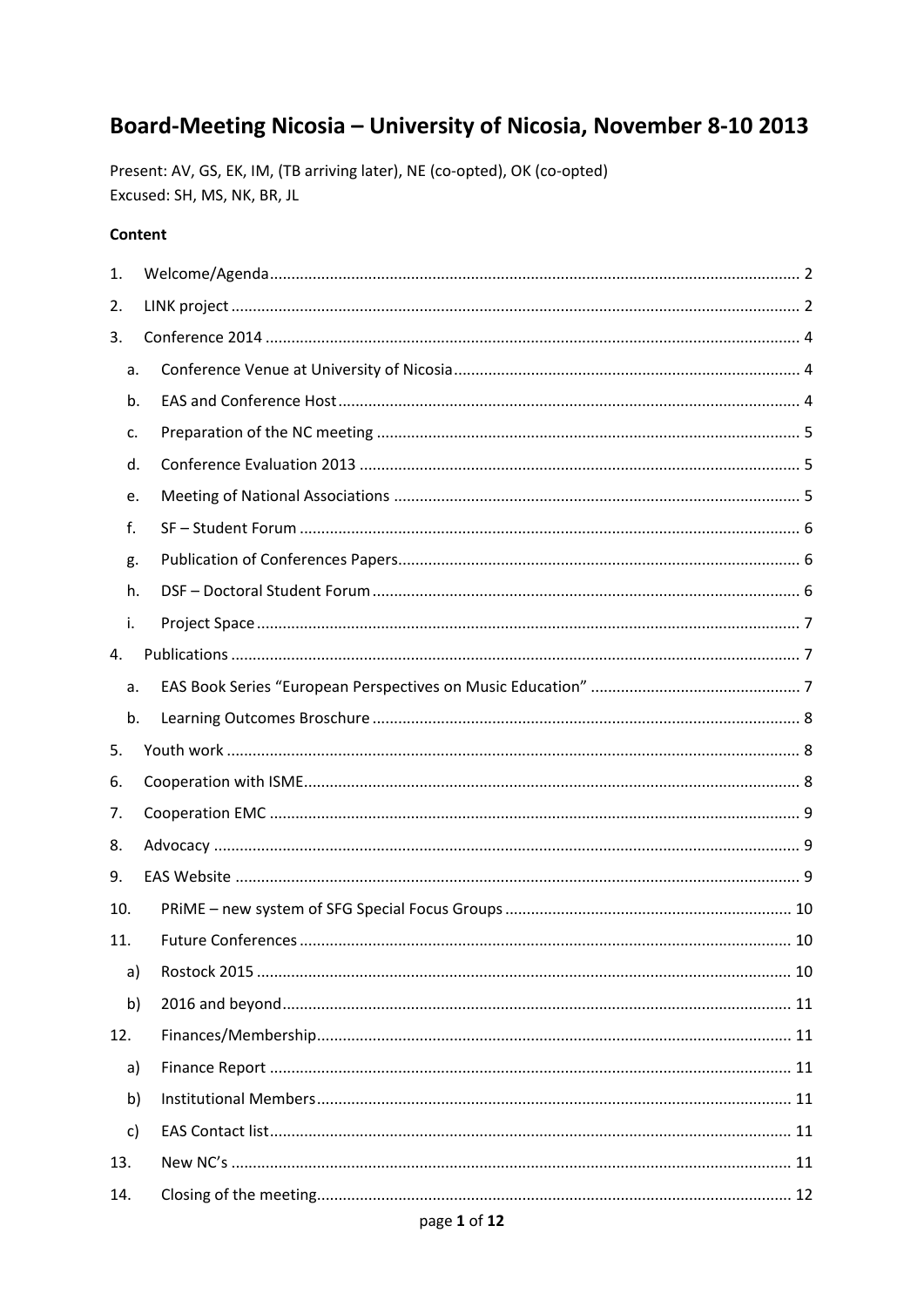# <span id="page-1-0"></span>**1. Welcome/Agenda**

AV welcomes the board members and thanks NE for her hospitality and the prospect of a very good conference.

NE: Ministry is involved into the Conference: teachers get a day off, school visits and concerts from pupils will be organised with their help.

Agenda Check, the Agenda is rearranged. The Agenda is agreed.

## <span id="page-1-1"></span>**2. LINK project**

AV: Project introduction of the planned LINK project, report about the meeting of GS, AV, TB, IM and AEC and EMU last September.

EU forces strong cooperations between European Networks, there are at the moment 20-30 Networks concerned with music in Europe. The LINK project will reinforce and combine the strengths of AEC, EMU and EAS.

See document *131009-LINK-Starting points.docx*

Still not clear which funding programme will be used, 2 possibilities:

- Education (National Agencies)
- Culture (Central Funding, Brussels)

Main focus of the project: Skills and experiences teachers and external persons need when school music education cooperates with external culture bodies for foster music learning/experiences of the child

Discussion on concrete results and further steps towards the LINK project

#### **Possible results**

- 1. Starting quality criteria (hypothesis) in order to choose case studies
- 2. Mapping more globally (?) what is happening in countries
- 3. Some Case studies, e.g. 8 different ideas of how it can work
- 4. Refining the quality criteria
- 5. Toolkit including
	- o Ethical statement for how to deal with each other
	- $\circ$  see that the institutions/structure knows about these importances / "contract" to put the other in good light…
	- o write an article (artists think about what they can give, not so much what the learner needs / that you need to value the other and his/her attitude / teachers are not seen as important… rhythm is it / develop roles together)
	- o Self-Evaluation Tool to check whether your programme will foster learning
- 6. Training Seminar for teachers and artists/music teachers that want to cooperate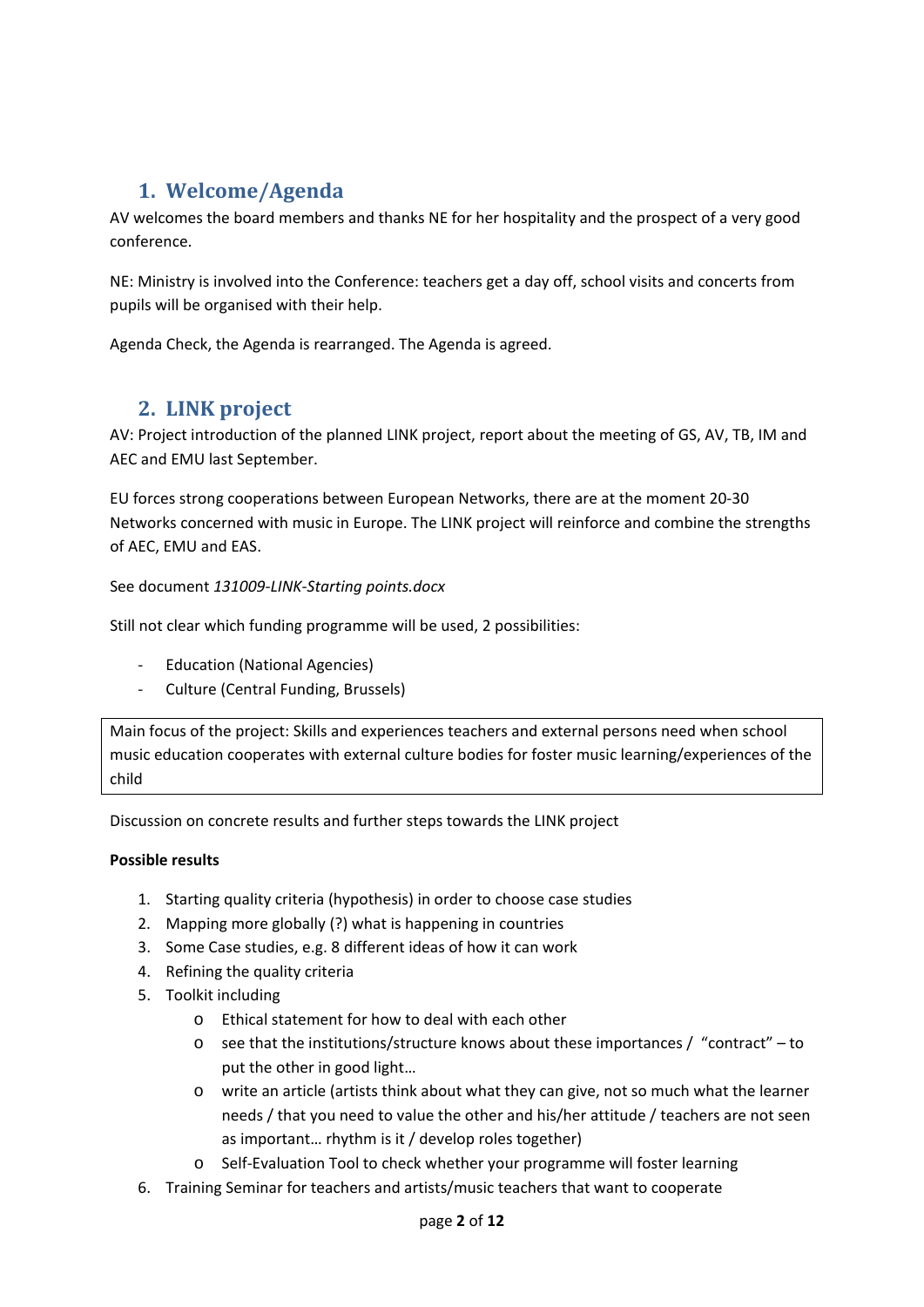7. Advice for future Study programmes, use polifonia Learning Outcomes and meNet Learning **Outcomes** 

How will we chose the case studies

It should be many different cases, they should be interesting to look at, so that people can gain something from the documentation on the Website

Look at it bearing different focusses in mind:

- Ways of learning
- Formal-informal learning
- Organisational structures
- Role of the teacher
- Cooperation and the roles people are playing in it ideas of how to make the study programmes "Durchlässig", there is a danger of de-professionalization at the moment
- What does it do with professionals (Music teachers, artists)  $\rightarrow$  Life Long Learning, what kind of study programmes does this need?

#### EMU's interests:

- What kind of training do instrumental teachers need to work in different working contexts.
- How can music schools competences improve in terms of cooperations with general schools

#### AEC's interests:

- Pre-colleges
- Talented young persons
- How to find Talented pupils, scouted talents in school (like sport scouting), a project that helps to find the European (!) "underachievers"

NE: The Cyprus Jeunesse Leader is very experienced with European project calls, he could be helpful.

OK: In Germany a lot of teachers in music are doing what they are not trained for.

GS: Maybe we do not have to put something in the center. It is enough to put cooperation in the centre.

AV: We need to put something into the centre to be clearer.

The situation in the countries towards music schools is very different.

OK: "Musikalische Bildung" and "Instrumentales Lernen" are the two concepts that are dealt with differently / how about different genres of music, conservatoires are training mainly classical music / how about the musical understanding of a 15-year's old.

AV: We need to focus on the professional/roles and competences

IM: We will exclude the question of how Generalists and Specialists cooperate, NE: Right as this is already worked on a lot.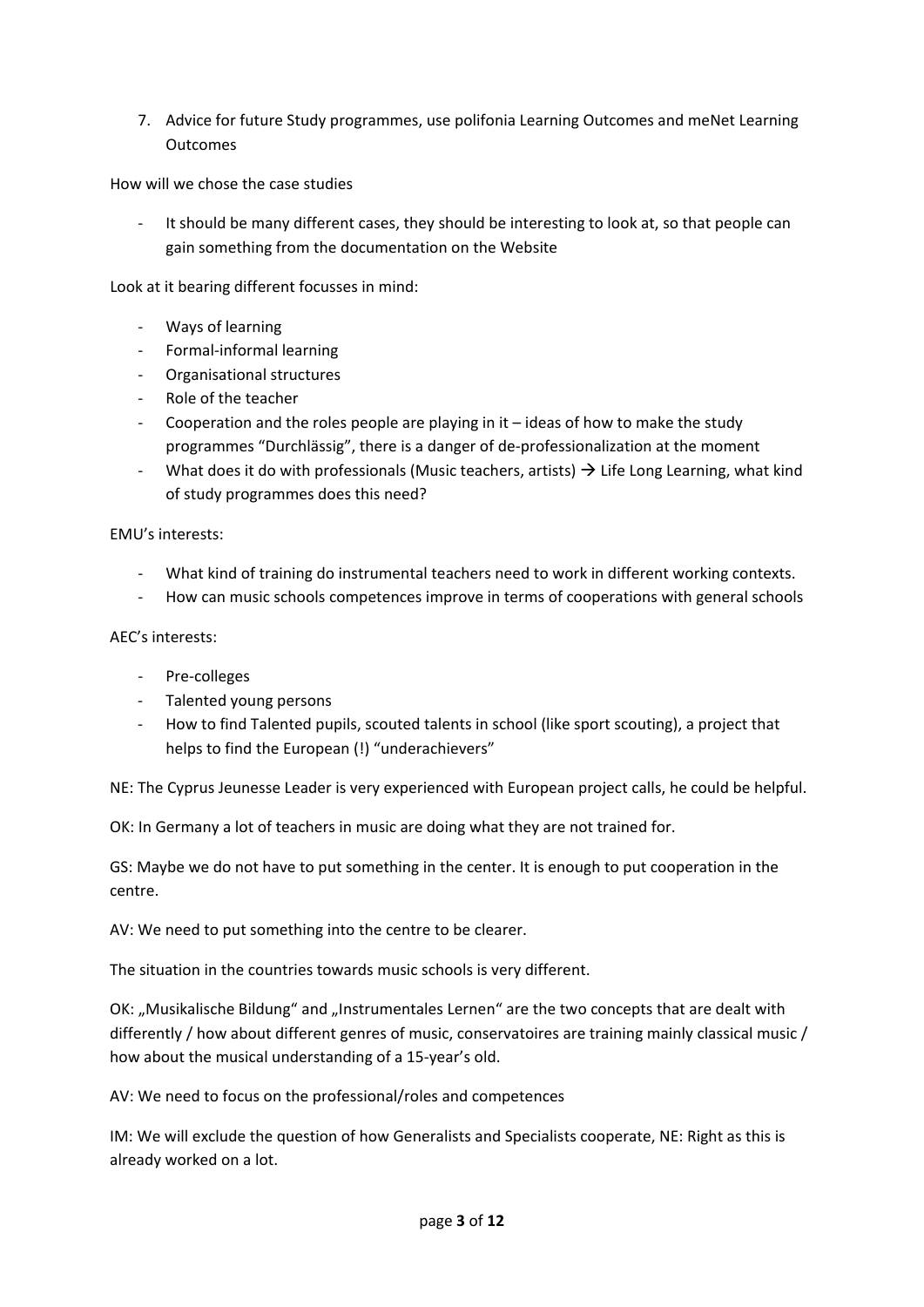Structural thoughts:

We focus on cooperation projects where at least one school is involved. Maybe out of each case study country at least one school and one university as active partner.

#### Next steps:

Adri's institute offered to take the lead of the project.

IM: It need clear and focussed work right now if we want to meet the deadlines.

#### Decisions:

- 1. AV and TB will start with a discussion document
- 2. AV and TB will present the paper to EMU and AEC, get an ok
- 3. TB checks the EAS budget about money that go to Marijke for working on the application, communication in the board about this possible expense AV and TB will come back to the board soon with an idea for a budget for Marijke.
- 4. AV and TB negotiate with AEC about the work (support in budget work???)
- 5. Already now: All the board members should talk informally with institutions in their own countries in order to find potential partners
- 6. AV and TB send a "one-pager" to us so that our talks can be more concrete, they give a go.

## <span id="page-3-1"></span><span id="page-3-0"></span>**3. Conference 2014**

### **a. Conference Venue at University of Nicosia**

Walk in the building to see the Conference venue with the head of the Music Institute Mr. Ken Smith. NE gives an introduction into the team included into the Conference organization

### **b. EAS and Conference Host**

<span id="page-3-2"></span>Contract between EAS and the Conference organizer shall be prepared. TB, OK and AV communicate the content. OK does the first step on the basis of the current Contract-draft.

There has to be a clear description of how we deal with **costs during the Conferences/board meeting**. The board decides the following regarding expenses:

- In principle the hosting institution is covering overnights for invited teachers (non-board members) at the Student Fora (SF and DSF) (3 nights).
- The travel costs are in principle paid by the teacher, in case there are problems this should be covered either by the host or EAS.
- In principle the hosting institution is covering all the overnights of the board members during the board meetings (2+2 nights).
- Board Members and invited teachers do not pay the Conference fee.
- Student Delegates:
	- o The SF-Coordinators have to decide which student stays as networker until the next year.
	- o The host of the next Conference brings one student who is part of the SF.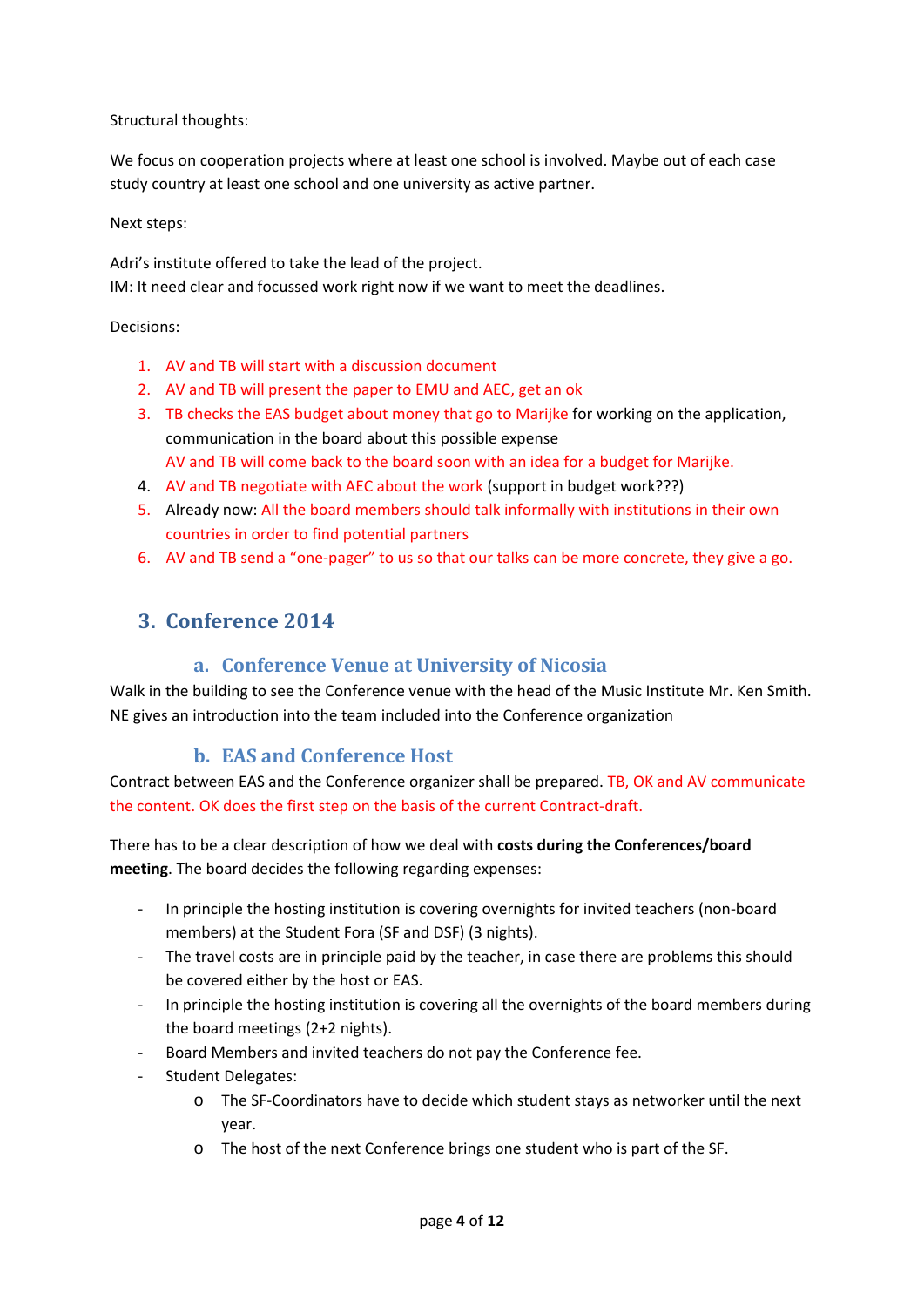TB and AV will make a list of possible costs for Future Conferences until end of November and send it to NE and OK.

## **c. Preparation of the NC meeting**

<span id="page-4-0"></span>GS and EK are responsible for NCs. Regarding the work on the Website GS and EK will from now on

- formulate deadlines for tasks of NCs
- define more little steps and communicate these rhythmically (monthly) until May
- eventually a Skype meeting of GS and EK together with the group that agreed to plan the Italy meeting to plan the NC-meeting together
- -

Information of 2 NCs in each Newsletter, they produce the text for the Newsletter and put it on their website as well.

#### **NC meeting planning, ideas:**

- 3 hours' time
- Reports of countries should not last so long. NC's expressed interest in a lot of content issues to discuss.
- Shall there be an agreed issue around the Conference theme?
- EK: Advocacy seems to be an important issue.
- What shall come out of the discussions? What is the result
- Only short reports of the countries? "Blitzlicht" 3 Minutes (clock on the ppt)
- AV: Generally good is to do couple-work, then persons are as active as possible
- OK: Work with "Open Space" methods
- IM: It is important to use the results of the list of NC's interests from Leuven, not lose this, this would demotivate them!
- IM: Not work on Website there, but to bring info/posters with their results and hang it. Use the time for networking and strengthen the NC-Network!

NC's would like to meet the board members, ideas:

- Board Meets NC's at Coffee in the middle
- Also an idea could be to have "Board-member-stations", where NC's meet board members and can talk with them reg. the board member tasks (Books, Newsletters, Project Work, Next Conference, DSF, SF)
- OK presents his Conference, NC's can think about how to contribute to the Conference / National network, for whom it could be interesting

### **d. Conference Evaluation 2013**

<span id="page-4-1"></span>IM sends the evaluation to board members, NE and OK can benefit from the experiences. The board strongly advises the next Conference hosts to do also and evaluation.

### **e. Meeting of National Associations**

<span id="page-4-2"></span>Meeting of the National Associations should be planned / combined with the session Advocacy. AV, SH and IM take responsibility.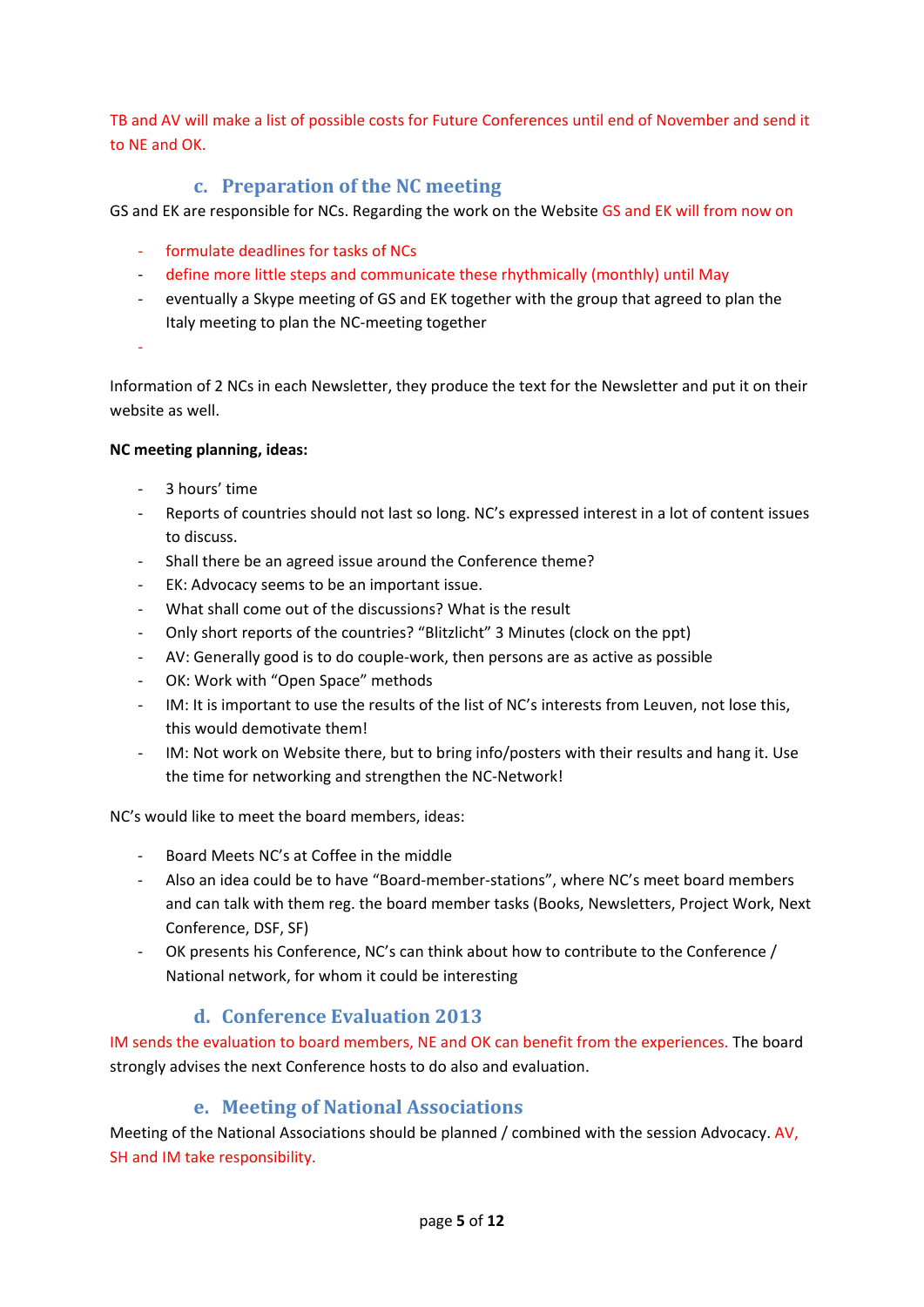National gatherings chaired by the NC in a bigger coffee break, NC's should take care for this, GS and EK will bring the idea forward to the NC's.

## **f. SF – Student Forum**

<span id="page-5-0"></span>Skype of the board with BR and JL.

Discussion about the way of presentation of the SF on the Conference, Idea BR: not make it a real performance, easier ways of a short report, with photos and video, BR and MG will think about how to make it smaller.

JL: The time in the SF is very short and is mostly taken by the preparation of the presentation; this work should be cut down so that students can concentrate longer on content discussions. But there has to be some kind of presentation visible at the Conference.

JL: There should be Social Media before the SF so that Students connect beforehand.

BR, MG and LJ will have a common skype, they will work on Social Media; they contact students from SF Leuven and try to develop concepts for and continual Network.

TB: will found an e-mail list of former SF-participants in order to contact them

BR, MG, LJ will produce a one-pager "concept" for sustainability of SF, concrete actions.

### **g. Publication of Conferences Papers**

<span id="page-5-1"></span>Publication of presentations of Conference papers: We do not have a proceedings book (but another form: the book series about the theme of the Conferences with "invited papers").

Conference hosts will inform presenters that there will not be a proceedings book  $\rightarrow$  Conference **Papers** will be shown on the EAS Website of those who want to have the online possibility.

AV will write an e-mail to the members about the nature of the book series.

IM will prepare the information about the Book Series for the General Meeting.

### **h. DSF – Doctoral Student Forum**

<span id="page-5-2"></span>Organisational issues are clarified with NE.

Decisions according to MS's discussion paper are: MS should change the following things in her information letter:

The Conference fee for students attending the DSF is €100. - including EAS membership for one year. The maximum number of participants is fixed at 10 participants.

The address of Thade has to be changed.

Organising committee is changed into coordinating committee.

GS is replying to MS for these decided issues. After the changings in the documents MS will address NE with their organisational needs.

TB will produce an online application form for the DSF. The application form will also include 100 words of a short CV.

Time-plan: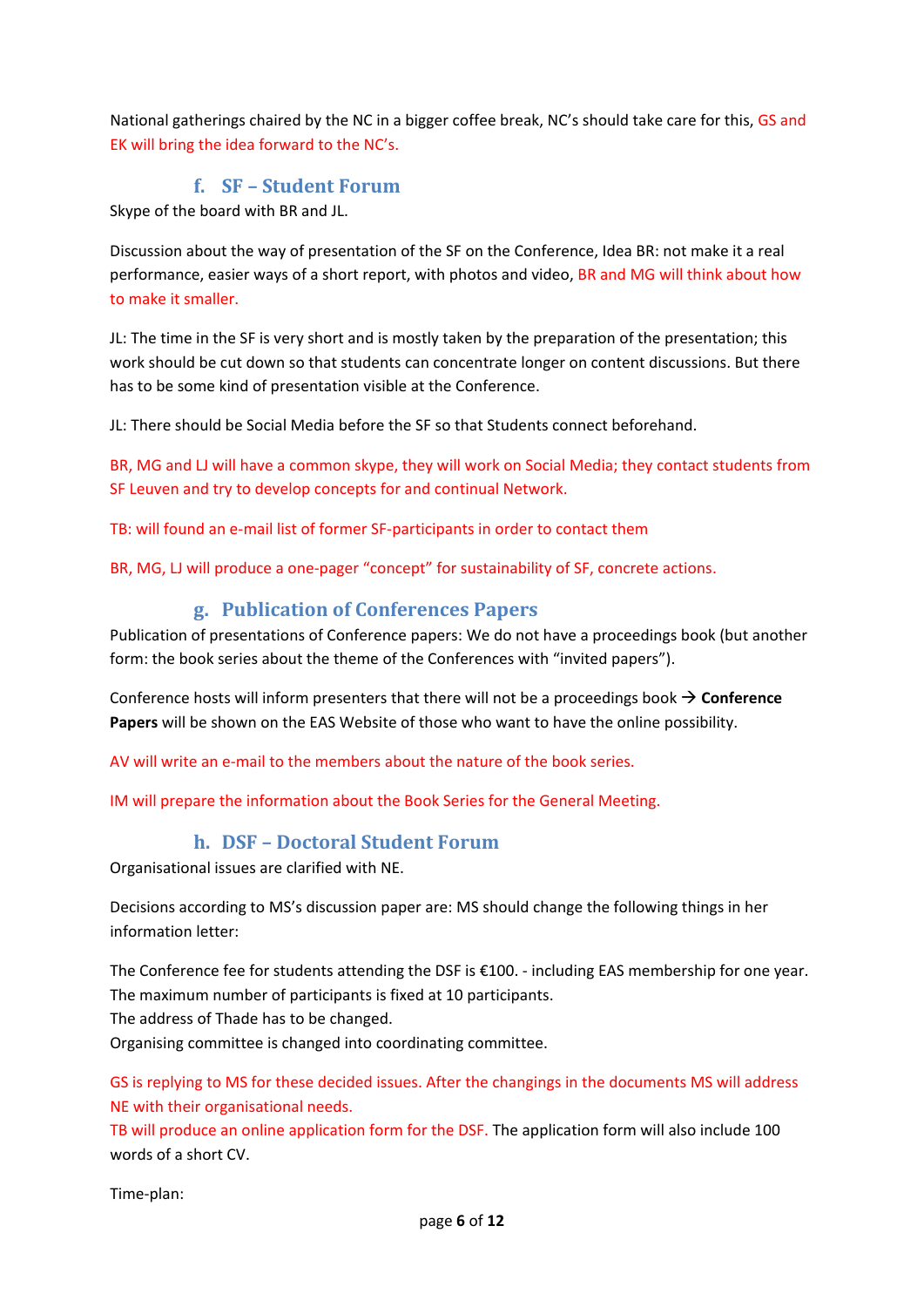Deadline of submissions 31.1.2014 Acceptance letter 14.2.2014

### **i. Project Space**

#### <span id="page-6-0"></span>1, 5 hours Session.

Information of 20 Minutes on Horizon 2020, short project presentations, open space in the end. IM will prepare it; NE will provide a slot for that.

NE will keep her eyes open in the Review Process for projects that could go into the Project Space session, communicate this with IM.

## <span id="page-6-2"></span><span id="page-6-1"></span>**4. Publications**

### **a. EAS Book Series "European Perspectives on Music Education"**

The Conference host is the final editor and includes at least one more board members. The Conference host is the first editor.

The EAS-Series has "Invited Chapters"

Decision: To install an Editorial Board (Editorial Steering Committee) next to the editors. Advantage: By that the articles are valued more in the academic world.

The Editorial Board will

- streamline the series
- Develop a uniform style sheet
- can advise the Editors reg. the scope of authors
- raise publication ideas (next to the Conference issues)
- It is good to have a German speaker in the EB, because of the contact to HELBLING.

The board appoints the EB as follows

- Marina Gall
- Sarah Hennessy (after Sarah's leave Mary Stakelum)
- Thomas de Baets
- Adri de Vugt
- Gerhard Sammer
- Isolde Malmberg

#### IM sends the proposal to the rest of the board to ask whether they are ok with it.

EAS-Series is a special series: We have the different levels in the articles – we have to accept the European broadness, mapping exercise.

The Series is an EAS series, all official contact with the Publisher goes through EAS, currently the budget is € 3250. - / € 400 extra for language check with MG

TB and Thade Buchborn are editing the current issue at the moment. Everything is in time; the book will be presented in Cyprus during General Meeting.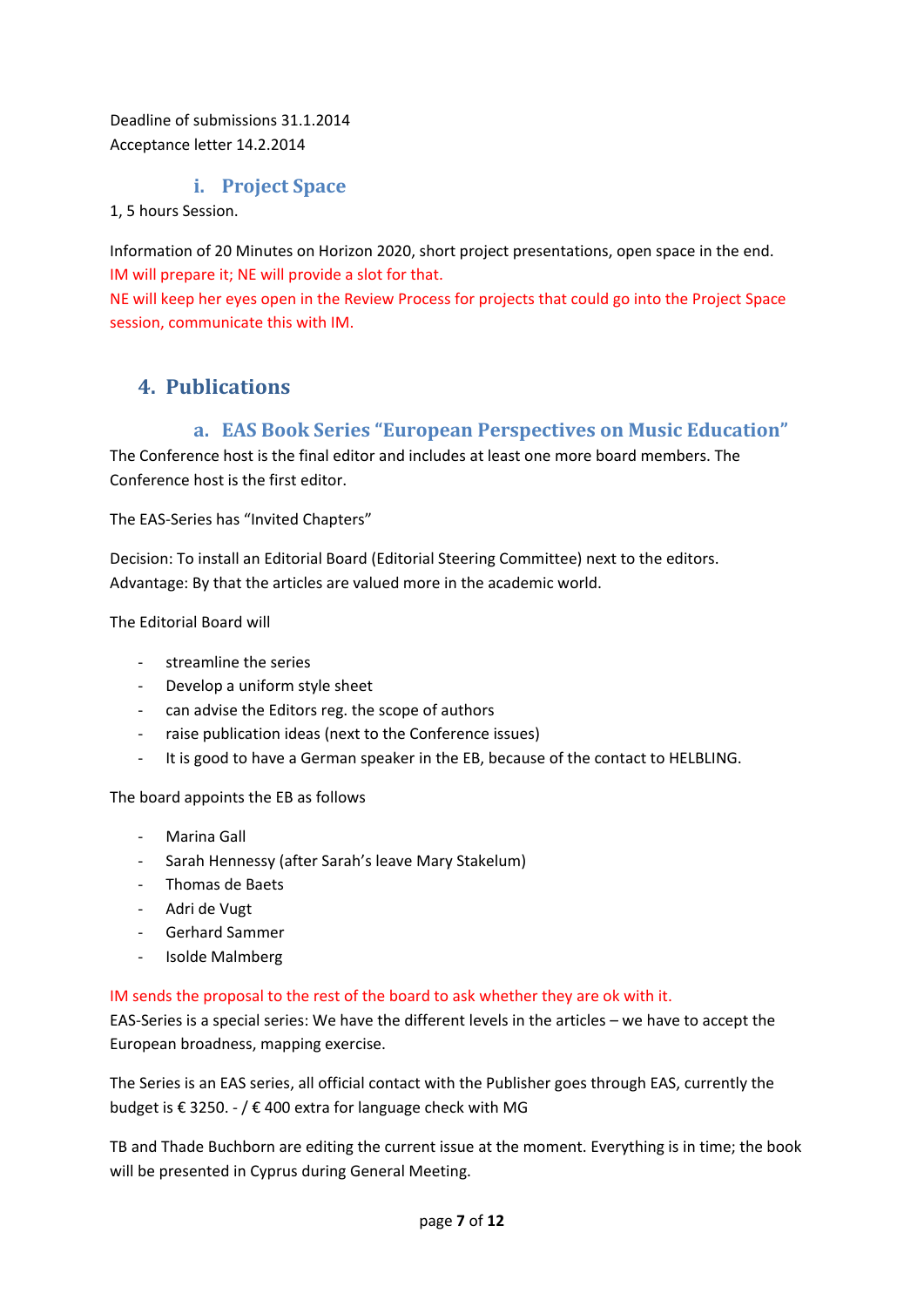AV thanks all the involved persons.

### **b. Learning Outcomes Brochure**

<span id="page-7-0"></span>IM asks Helbling whether we can publish the pdf of the article (Book 2) online on our website. We should discuss about whether EAS wants to publish another printed brochure, financing is unclear.

### <span id="page-7-1"></span>**5. Youth work**

Discussion on possible tasks for JL, main tasks for JL: Youth work, deputy secretary

- $\rightarrow$  JL can be responsible for the continuity/sustainability of the SF
- $\rightarrow$  Cooperation with BR and MG in the SF.

Model for continuation of students in the SF: With this model we have always pair of students that work together in between (grey part of the table).

| Leuven                   | <b>Cyprus</b>          | <b>Rostock</b>        | <b>NN</b>              |
|--------------------------|------------------------|-----------------------|------------------------|
| Leuven host student      | Cyprus host student    | Rostock host student  | NN host students       |
| student who has been     | one student that has   | Student who has been  | Student who has been   |
| elected in The Hague for | been elected in Leuven | elected in Cyprus for | elected in Rostock for |
| Leuven                   | for Cyprus             | Rostock               | <b>NN</b>              |
| Cyprus student is        | Rostock student is     | NN student is         | $\cdots$               |
| participating (organizer | participating          | participating         |                        |
| decides who is it)       |                        |                       |                        |

→ JL will contact the ISME Young Professionals Focus Group YPFG, in order to orientate whether the preparation of a symposium at the Rostock IRC could be done, communicates this with AV.

JL Idea: Idea to have a small youth committee for young people who would like to work together continually; more responsible persons for certain areas (Social Media, Exchange Platform, cooperation with other Youth Networks (EMC, IMC)).

<span id="page-7-2"></span>JL will prepare a concept and send it to us until end of December.

## **6. Cooperation with ISME**

SH had been part of the ISME board meeting in July 2013, important for us to discuss:

- ISME Regional Conference 2015 in Rostock, how to collaborate.
- There will be next to our IRC an ISME Regional Meeting in Tallinn 2015;

Decision: We will accept the fact of the Tallinn Regional Meeting. We will still have the IRC in Rostock. We would like to strengthen the relationship to ISME during the Rostock Conference, make it more a cooperative event; ideas & action:

- Organize a seminar together with ISME Commissions/working groups (MISTEC, YPFG).AV and SH take the action in trying to organize a symposium ISME/EAS for IRC 2015 in Rostock.
- OK: We could organize an event on a historic issue: 1935 Kestenberg did the first international Conference in Prague. (Kestenberg-Ausgabe, anniversary 1935-2015), this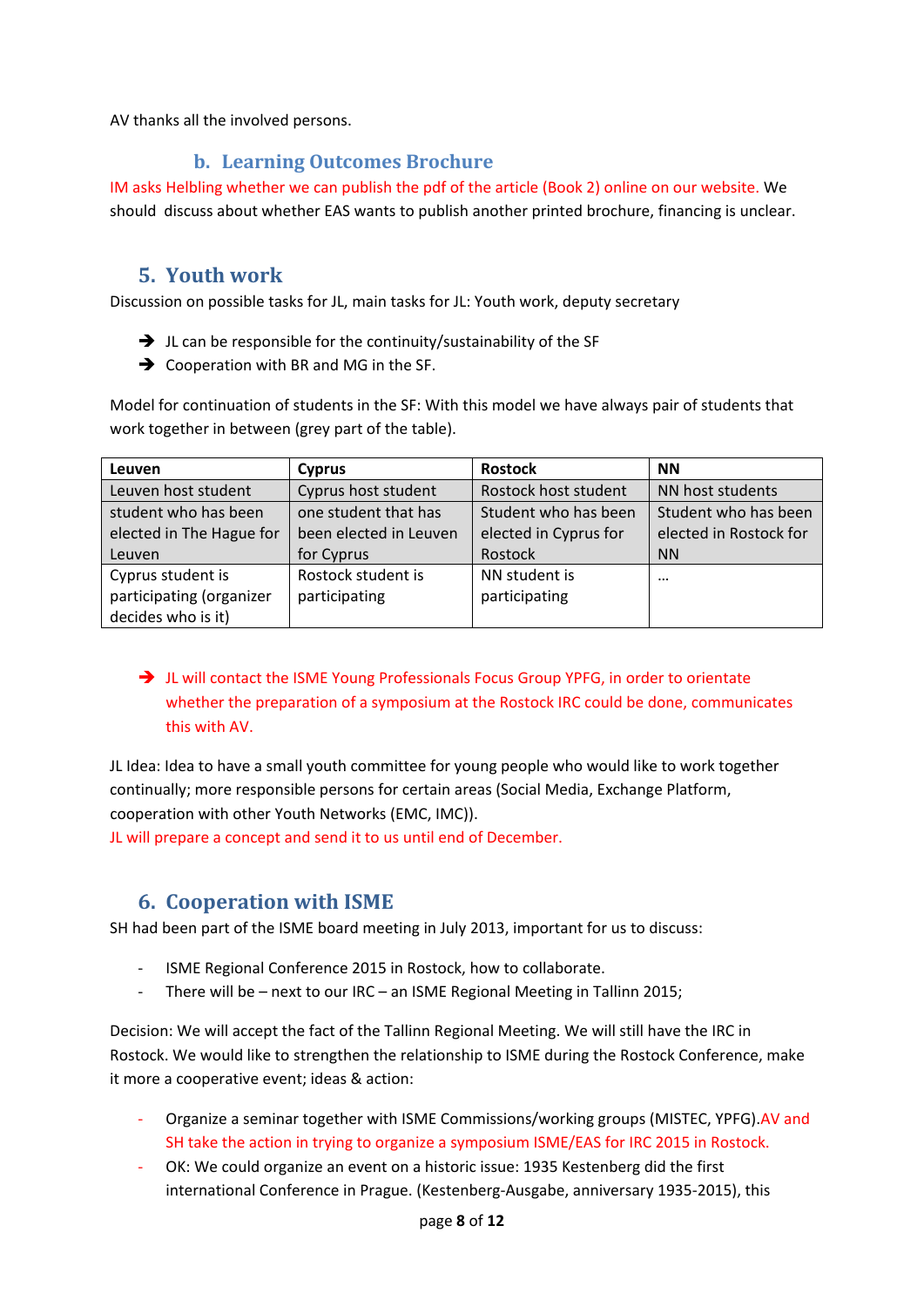would link to issues that are discussed in Germany at the moment, maybe invite Wilfried Gruhn. OK is following this idea.

- NE can make contact to one of the Commissioners of MISTEC.
- NE will ask two of the MISTEC Commissioners about how we can strengthen the Network EAS-MISTEC.

<span id="page-8-0"></span>ISME 2016 is taking place in Glasgow.

## **7. Cooperation EMC**

There is a good relationship with EMC, Simone Dudt has cooperated with us at the Leuven Conference (Advocacy session). AV and SH have visited various EMC events.

Problem: EMC meeting is overlapping the RIME Conference 2014 (organized by Mary Stakelum in Reading)

EMC is planning for a project: *MuST – Music and Societies Today*

SH has been involved so far into the project planning, SH is interested in the content, EAS can be involved, SH will inform us about the next steps.

<span id="page-8-1"></span>AV will be forwarding the MuST concept to us.

### **8. Advocacy**

AV went to Frankfurt and Budapest to meet IMC for Advocacy work, IMC had organized sessions around advocacy. IMC is working on an advocacy product.

Action: AV, SH, IM will plan a symposium on advocacy – combined with the Session for National Associations at the Cyprus Conference. NA's and NC's will be invited, invite Lucy Green.

- How can we react on the removing of ME from the UNESCO priority list?
- The ministries in some countries are not reacting on the results of research, this is also changing.
- To clarify: NA Meeting will be part of it?

#### UNESCO Petition

AV will write a message to all members to invite them to sign the petition including information about the advocacy page of EAS. TB will send it out.

## <span id="page-8-2"></span>**9. EAS Website**

GS is reporting about the current status of the Website.

GS's institute will pay for one more year for the Website-Administrator Kilian Baur. AV thanks GS for this opportunity.

IMPORTANT REMINDER: All Board members shall again take over the responsibility for their areas!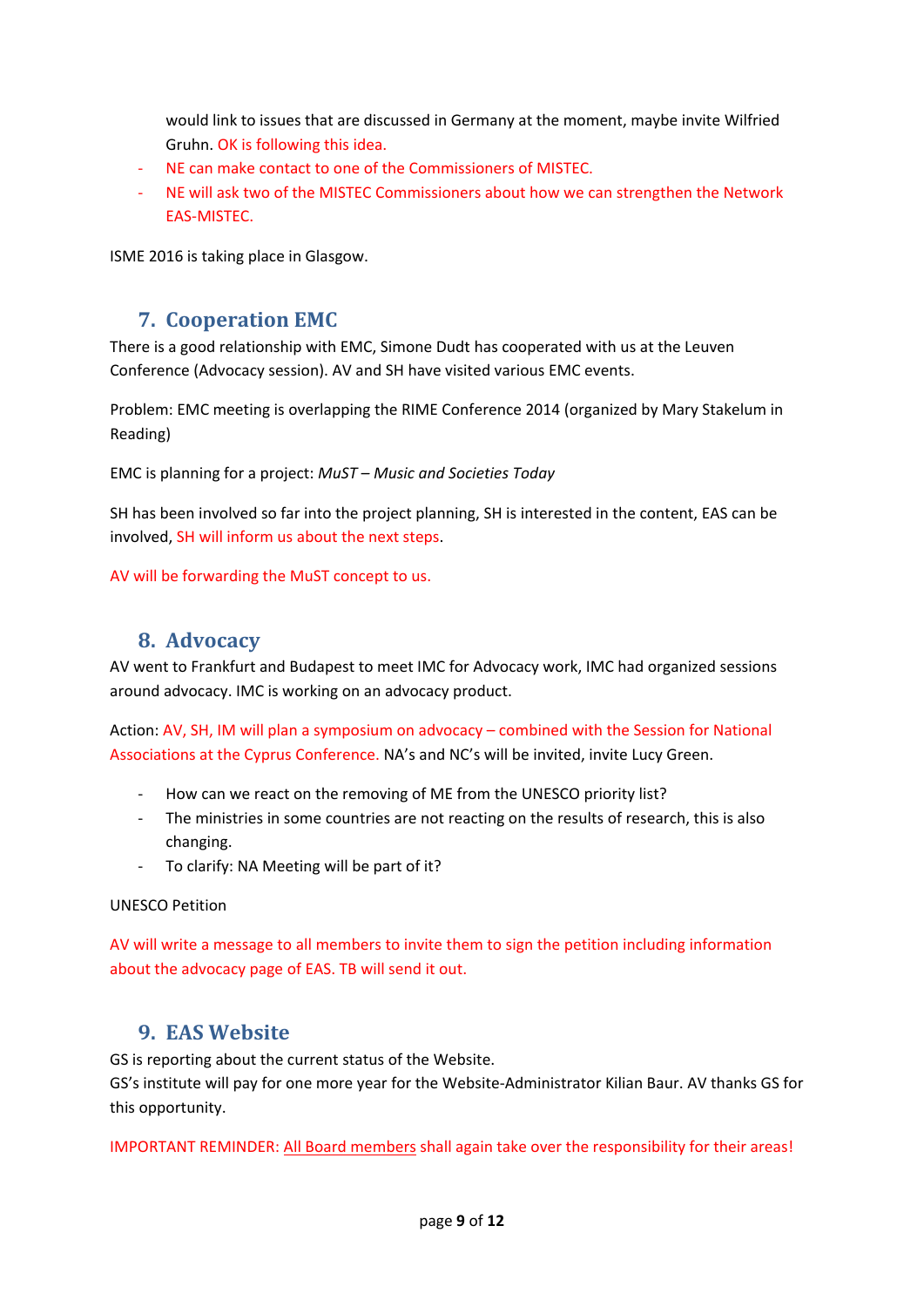GS is preparing criteria for reports and comparable things on the Website so that they have a common format.

GS has to foresee: YouTube Videos shall be integrated into the Website with the option to play it directly at our website.

GS and Kilian will resend the SF Network structure in order that it can be restructured.

Country Pages: There are three NCs who have not attending EAS Conferences during the last years: Regina Murphy IE, Besa Luza KS, Ana Veloso PT have not attended during the last years.

GS and EK will use the list of duties and send it around to NC's in order to motivate them for work.

GS will change "Partners" into "Partnerships/Collaborations"

History of EAS: KB will take care of the consistency ("small things"), AV will take care for the other issues, AV will be responsible for this Website part.

Conference 2014: NE will send more pictures and media to GS, keynote information. NE will check the Website to revise the Conference page.

DSF/SF: MS will send all the missing DSF reports to GS until December.

News in Brief: GS will implement a window that shows the current page of the EAS Facebook-page (you can see it even if you are no Facebook user).

### <span id="page-9-0"></span>**10. PRiME – new system of SFG Special Focus Groups**

EAS thoughts:

- There shall be a coordinator of a SFG, the group members have to be decided. The coordinator has to have a good communication with the EAS board.
- Report of the group every year to EAS.
- EAS likes every SFG to publish in the Newsletter.
- Working meeting at the Conference.

IM will report back to the PRiME group. The PRiME group will try to negotiate working ways with board members during the next weeks, in order to propose ways of working/Website issues etc. in May in Cyprus.

Open questions to work on:

- How can a person become a member in this group?
- At the moment the eight persons are the SFG.
- What can be the place and structure on the Website

## <span id="page-9-1"></span>**11. Future Conferences**

### <span id="page-9-2"></span>**a) Rostock 2015**

OK is reporting on the current status of the Rostock Conference.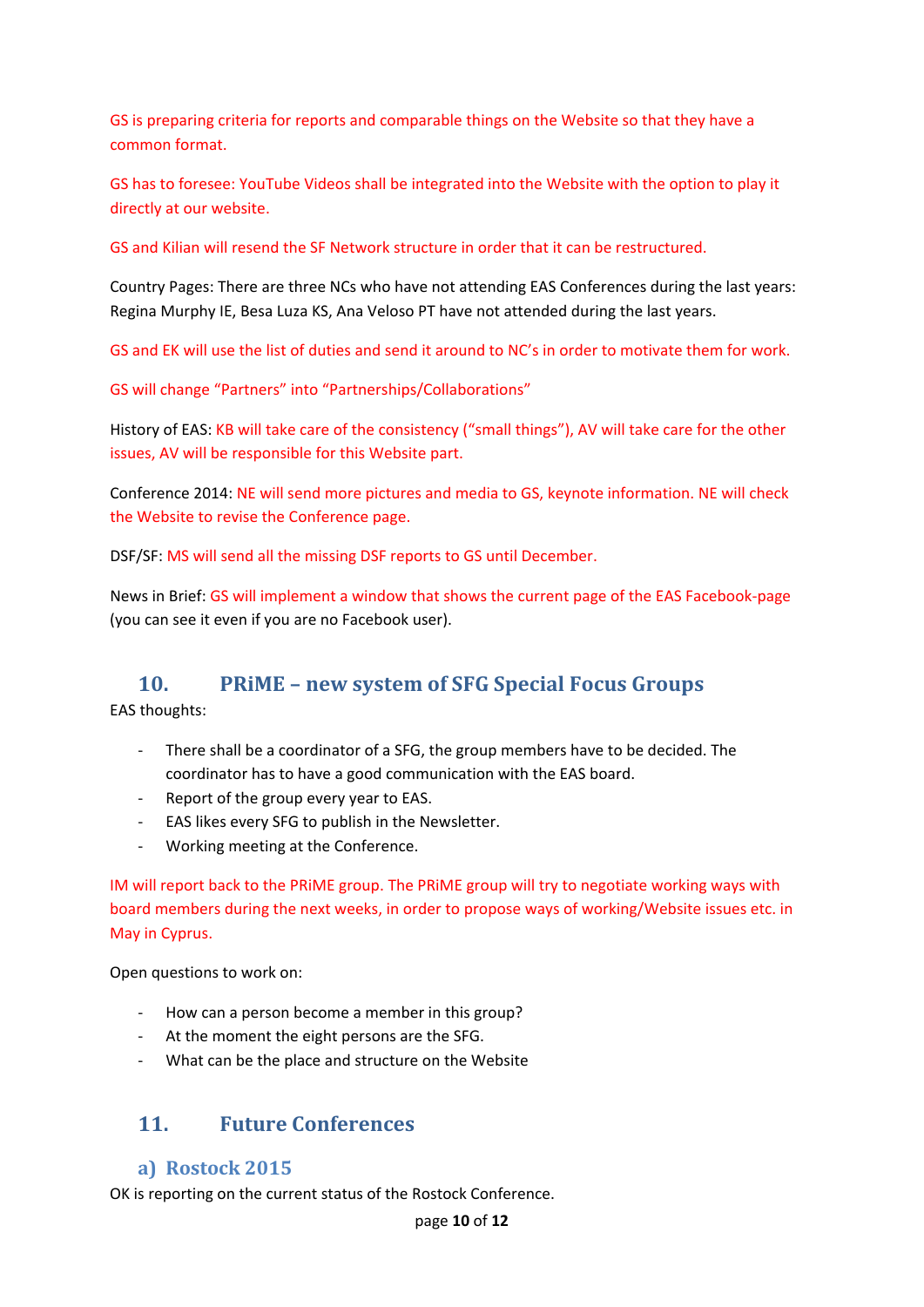Dates:

- Mon 23<sup>rd</sup>- Sat 28<sup>th</sup> of March 2015, Conference Wed-Sat. This is the last week of school but no students in the building. There will be school visits.
- Board Meeting  $5^{th (17.00)}$  -7<sup>th</sup> of December 2014 (13.00)
- Wed 3<sup>rd</sup> evening is the concert of school music students. Possibility for Erasmus for some colleagues.

The theme is around **listening to music/understanding music**/ discussion on title:

- "Open ears open minds. Listening and understanding in music education"
- Give Sublist with titles / learning IN music not ABOUT music / repertoire

Next steps: flyers, contract Rostock rector and EAS in December.

### **b) 2016 and beyond**

<span id="page-10-0"></span>Order for addressing members as future Conference hosts for 2016/2017:

Ideally it would be:

- 2016 Pula (Sabina Vidulin-Orbanic together with BR?) TB is contacting her.
- 2017 Austria (Salzburg) GS contacts Monika Oebelsberger AFTER we know the reaction from Pula.
- 2018 UK (Marina Gall, Bristol // Mary Lennon). AV contacts Marina AFTER we know from Pula and Salzburg/Graz.

## <span id="page-10-1"></span>**12. Finances/Membership**

### <span id="page-10-2"></span>**a) Finance Report**

TB is handing the finance report and explaining the current status of the finances.

### <span id="page-10-3"></span>**b) Institutional Members**

EK and GS will ask NC's to become Institutional members. TB writes to Inst. Members to remind them about open invoices.

### **c) EAS Contact list**

<span id="page-10-4"></span>Thomas has an open list of interested persons (next to the member list),

ALL Board members that have e-mail-lists of music educators and would like to share them with us, send the e-mail list to TB.

### <span id="page-10-5"></span>**13. New NC's**

AV is contacting Norway.

IM is in contact with persons from Denmark.